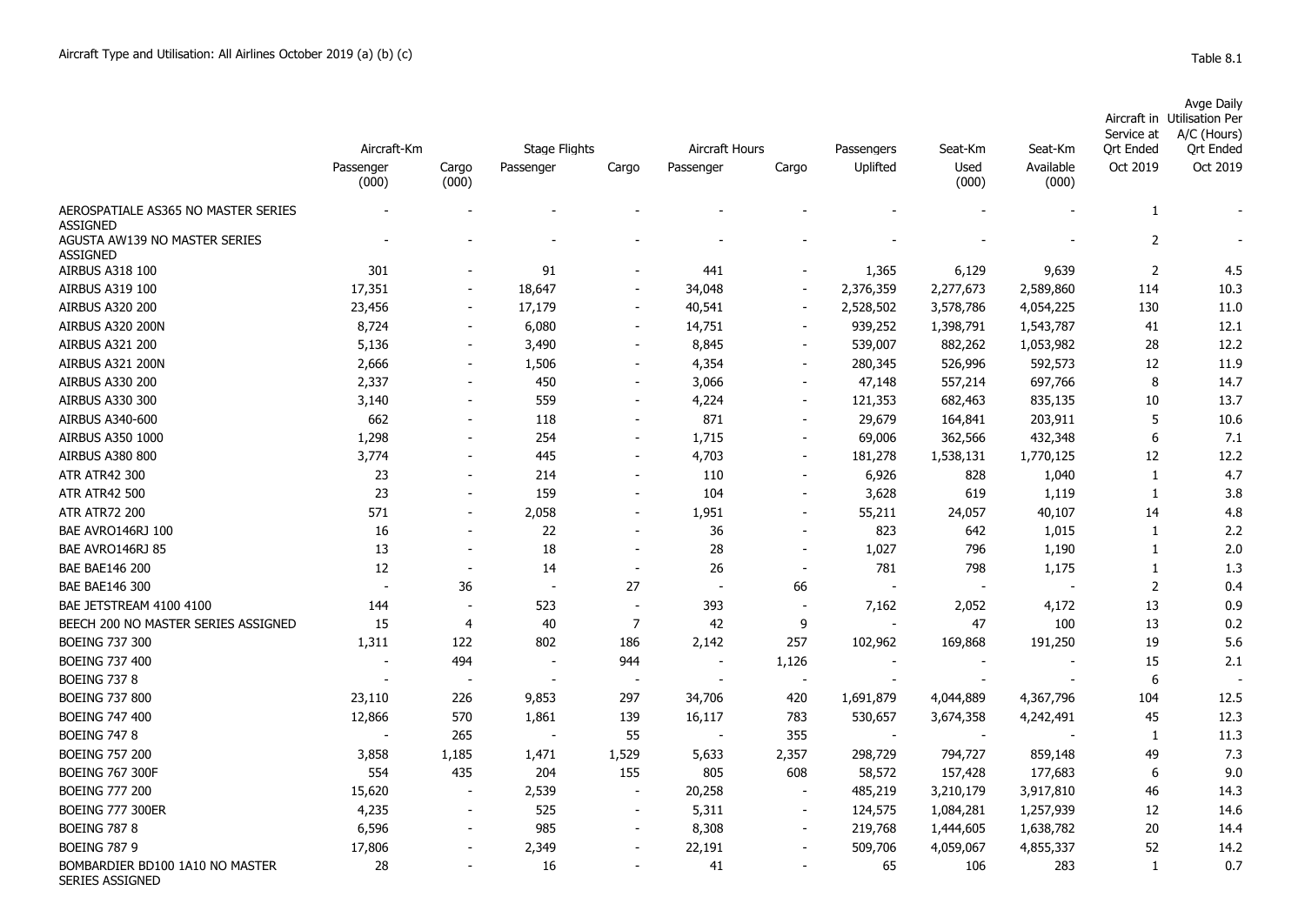|                                                           | Aircraft-Km              |                          | Stage Flights            |                              | Aircraft Hours           |                          | Passengers               | Seat-Km        | Seat-Km                  | Service at<br>Ort Ended | Avge Daily<br>Aircraft in Utilisation Per<br>A/C (Hours)<br>Ort Ended |
|-----------------------------------------------------------|--------------------------|--------------------------|--------------------------|------------------------------|--------------------------|--------------------------|--------------------------|----------------|--------------------------|-------------------------|-----------------------------------------------------------------------|
|                                                           | Passenger<br>(000)       | Cargo<br>(000)           | Passenger                | Cargo                        | Passenger                | Cargo                    | Uplifted                 | Used<br>(000)  | Available<br>(000)       | Oct 2019                | Oct 2019                                                              |
| BOMBARDIER BD700 1A10 NO MASTER<br><b>SERIES ASSIGNED</b> | 70                       | $\overline{\phantom{a}}$ | 18                       | $\overline{\phantom{m}}$     | 81                       | $\blacksquare$           | 66                       | 270            | 916                      | 8                       | 0.2                                                                   |
| BOMBARDIER BD700 1A11 NO MASTER<br><b>SERIES ASSIGNED</b> | 22                       |                          | 11                       | $\overline{a}$               | 29                       |                          | 32                       | 49             | 303                      | $\mathbf{1}$            | 0.8                                                                   |
| BRITTEN NORMAN BN2A UNDESIGNATED<br><b>MASTER SERIES</b>  | 17                       |                          | 478                      | $\overline{\phantom{0}}$     | 119                      |                          | 1,719                    | 79             | 134                      | $\overline{2}$          | 1.8                                                                   |
| CANADAIR CL600 2B16 600                                   | 29                       |                          | 26                       | L.                           | 46                       |                          | 98                       | 101            | 286                      | 8                       | 0.4                                                                   |
| CESSNA 310 NO MASTER SERIES ASSIGNED                      |                          |                          |                          |                              |                          |                          |                          |                |                          | 3                       |                                                                       |
| CESSNA 402 NO MASTER SERIES ASSIGNED                      |                          |                          | $\overline{\phantom{a}}$ |                              | $\overline{\phantom{a}}$ |                          | $\overline{\phantom{a}}$ |                | $\overline{\phantom{0}}$ | 1                       | $\overline{\phantom{a}}$                                              |
| CESSNA 404 NO MASTER SERIES ASSIGNED                      |                          |                          |                          |                              | $\overline{\phantom{a}}$ |                          |                          |                |                          | 3                       |                                                                       |
| CESSNA 510 NO MASTER SERIES ASSIGNED                      | 8                        |                          | $\overline{7}$           |                              | 19                       |                          |                          | 8              | 32                       | 4                       | 0.1                                                                   |
| CESSNA 525 NO MASTER SERIES ASSIGNED                      | 5                        |                          | $\overline{7}$           | $\overline{\phantom{a}}$     | 10                       |                          |                          | 8              | 26                       | $\overline{2}$          | 0.2                                                                   |
| CESSNA 560 NO MASTER SERIES ASSIGNED                      | 23                       | $\overline{\phantom{a}}$ | 26                       | $\overline{\phantom{a}}$     | 39                       |                          | $\overline{\phantom{a}}$ | 93             | 210                      | 5                       | 0.5                                                                   |
| <b>CESSNA F406 NO MASTER SERIES</b><br><b>ASSIGNED</b>    | $\overline{\phantom{a}}$ | 24                       | $\overline{\phantom{a}}$ | 62                           | $\overline{\phantom{a}}$ | 64                       |                          | $\overline{a}$ |                          | $\overline{7}$          | 0.3                                                                   |
| DASSAULT FALCON 2000 NO MASTER<br><b>SERIES ASSIGNED</b>  | 13                       | $\overline{\phantom{a}}$ | 13                       | $\overline{\phantom{a}}$     | 20                       | $\overline{\phantom{a}}$ | 28                       | 25             | 117                      | $\overline{2}$          | 0.4                                                                   |
| DASSAULT FALCON 7X NO MASTER SERIES<br><b>ASSIGNED</b>    | 17                       | $\overline{a}$           | 8                        | $\overline{\phantom{m}}$     | 23                       | $\blacksquare$           | 13                       | 26             | 229                      | 3                       | 0.3                                                                   |
| DE HAVILLAND DHC6 400                                     | 51                       | $\sim$                   | 306                      | $\blacksquare$               | 281                      | $\blacksquare$           | 2,553                    | 443            | 976                      | 3                       | 3.0                                                                   |
| DE HAVILLAND DHC8 400                                     | 3,542                    |                          | 8,829                    | $\overline{a}$               | 10,600                   | $\overline{\phantom{a}}$ | 522,819                  | 213,948        | 276,303                  | 54                      | 7.2                                                                   |
| <b>DORNIER 228 200</b>                                    | 29                       |                          | 355                      | $\overline{\phantom{a}}$     | 152                      |                          | 4,491                    | 379            | 535                      | 3                       | 2.4                                                                   |
| <b>EMBRAER EMB135 NO MASTER SERIES</b><br><b>ASSIGNED</b> | 271                      | $\blacksquare$           | 561                      | $\overline{\phantom{a}}$     | 656                      | $\blacksquare$           | 11,411                   | 5,626          | 10,036                   | $\overline{4}$          | 4.6                                                                   |
| <b>EMBRAER EMB145 NO MASTER SERIES</b><br><b>ASSIGNED</b> | 960                      | $\overline{\phantom{a}}$ | 1,945                    | $\overline{a}$               | 2,245                    |                          | 45,839                   | 23,949         | 47,171                   | 17                      | 4.4                                                                   |
| <b>EMBRAER EMB505 NO MASTER SERIES</b><br>ASSIGNED        | 14                       | $\overline{\phantom{a}}$ | 16                       | $\overline{\phantom{0}}$     | 26                       | ۰                        | $\sim$                   | 16             | 97                       | $\overline{4}$          | 0.5                                                                   |
| <b>EMBRAER EMB550 NO MASTER SERIES</b><br><b>ASSIGNED</b> |                          |                          |                          |                              |                          |                          |                          |                |                          |                         | 0.9                                                                   |
| EMBRAER ERJ170 100                                        | 445                      |                          | 791                      | $\overline{\phantom{a}}$     | 1,067                    | $\blacksquare$           | 46,535                   | 26,303         | 33,840                   | 6                       | 5.5                                                                   |
| EMBRAER ERJ170 200                                        | 1,117                    | $\blacksquare$           | 1,942                    | $\overline{\phantom{a}}$     | 2,622                    | $\overline{\phantom{a}}$ | 132,613                  | 77,735         | 98,326                   | 11                      | 8.3                                                                   |
| EMBRAER ERJ190 100                                        | 1,930                    | $\blacksquare$           | 2,582                    | $\overline{\phantom{a}}$     | 4,003                    | $\overline{\phantom{m}}$ | 181,464                  | 138,843        | 189,183                  | 18                      | 8.3                                                                   |
| EMBRAER ERJ190 200                                        | 500                      | $\overline{a}$           | 769                      | $\blacksquare$               | 1,115                    | $\blacksquare$           | 66,894                   | 44,918         | 59,279                   | $\overline{7}$          | 8.3                                                                   |
| <b>GULFSTREAM GV NO MASTER SERIES</b><br><b>ASSIGNED</b>  | 53                       | $\overline{\phantom{a}}$ | 23                       | $\blacksquare$               | 71                       | $\blacksquare$           | 84                       | 235            | 925                      | 2                       | 0.8                                                                   |
| <b>GULFSTREAM GVI NO MASTER SERIES</b><br><b>ASSIGNED</b> | 37                       |                          | 16                       | $\qquad \qquad \blacksquare$ | 46                       |                          | 47                       | 93             | 452                      | 3                       | 0.6                                                                   |
| HAWKER HAWKER 800 NO MASTER SERIES<br><b>ASSIGNED</b>     | 24                       |                          | 30                       |                              | 40                       |                          |                          | 66             | 192                      | 6                       | 0.4                                                                   |
| SAAB 2000 NO MASTER SERIES ASSIGNED                       | 222                      |                          | 626                      |                              | 613                      |                          | 10,706                   | 4,589          | 11.121                   | 8                       | 2.5                                                                   |